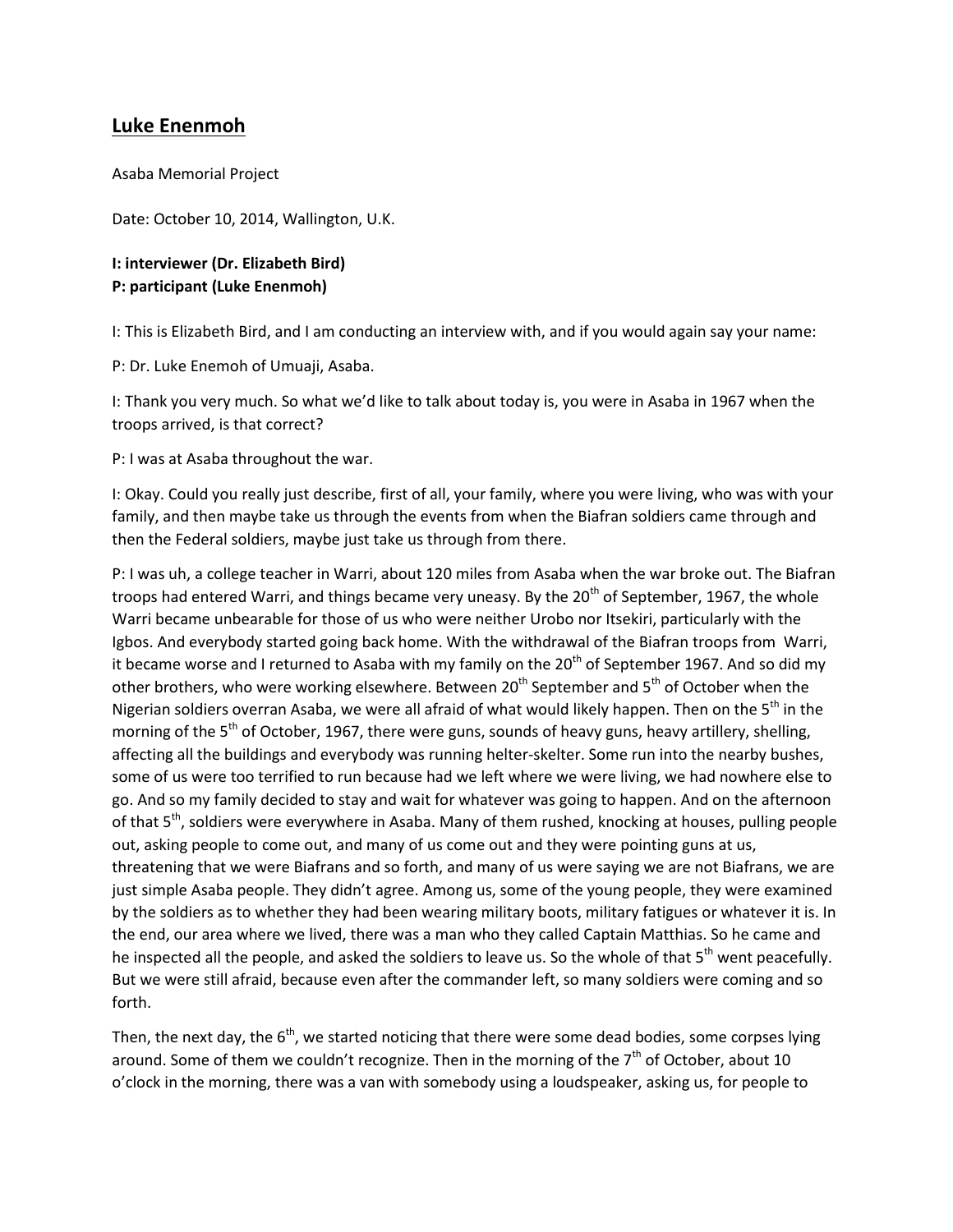come out to dance and sing for the Nigerian troops. I recognized this man as Mr. Frederick Konwea, who was a chief information officer working for the government in the Midwest in Benin.

I: Could you spell his name, Fredrick…

- P: Frederick Konwea. K-o-n-w-e-a.
- I: So he was not…

P: Of Umwajei. He was a civilian. I recognize him because he was the same age as my most senior brother, and we knew him. Now, he went around Asaba making this announcement that all of us should come out. And then all of us started coming out. And the way Asaba is laid out, I think you have visited it, people from various villages had a common street, around which they followed to arrive to the main road, Nnebisi Road. And that was how we got to every road, from the villages led to that Nnebisi road. And then, suddenly, there were so many soldier flanking us, initially we thought we were going to dance and sing and entertain the military, but when the soldiers started coming, many of us became afraid. And during that time, one of the people with us, one Mr. Ebenue, he was a government district officer. He used to me headmaster of Catholic School, Warri, the seized him and then shot him in our presence. That's when we knew that it wasn't ordinary singing and dancing. But then, as we went along, they marched us to Mr. Uraih's compound, that's the father of Mr. Uraih *(referring to Victor Uraih*). And they asked us, they left us there. And other groups coming from other villages were brought there, and then the crowds swelled, and there were almost 1000 people there. And then suddenly the commander, who spoke in Hausa language which I understand he said, "Don't let anybody leave here". (Speaks in Hausa), he said it. And then he jumped in his Jeep and drove off.

While we were there, we were hearing sporadic shooting. Nonstop, uh, guns, you know like machine guns or something like that, coming from a direction, a fairly eastern part of where we were staying. But we didn't know what was happening. Then, after half an hour, one of the officers spoke to us, advised us to go home. That if we saw any Biafran troops we should get ahold of them and call them. So at that point half the crowd left, ran. But somehow, I was one of those people who couldn't run, and I didn't know why. Then, the commander returned, and when he found out that the crowd, the group had been reduced, he became enraged. And said, "Who sent, where are the people here?" And they spoke to him in Hausa language, that Lt. Usman asked them to go. Then he cocked his gun and wanted to shoot Usman, and then Usman cocked his gun and they were going to have a shootout. And the other soldiers held them, and they stopped.

I: Do you know the name of the other commander?

P: The commander was Captain Matthias, that's the one, the battle commander of the battalion that was surrounding us. But the other commander was, who instructed us to leave, was Yusuf Usman.

I: Mhm, but Matthias came back…

P: Matthias came back surprised that crowd has been reduced, so, I don't know why he was enraged, but he later on set us free. Now his subsequent activities later on in the later days as part of the war. Appeared to indicate that his purpose of guarding us there was for safety, because at the end of the day, none of the members of his troop killed people.

I: Captain Matthias is someone a lot of people have mentioned…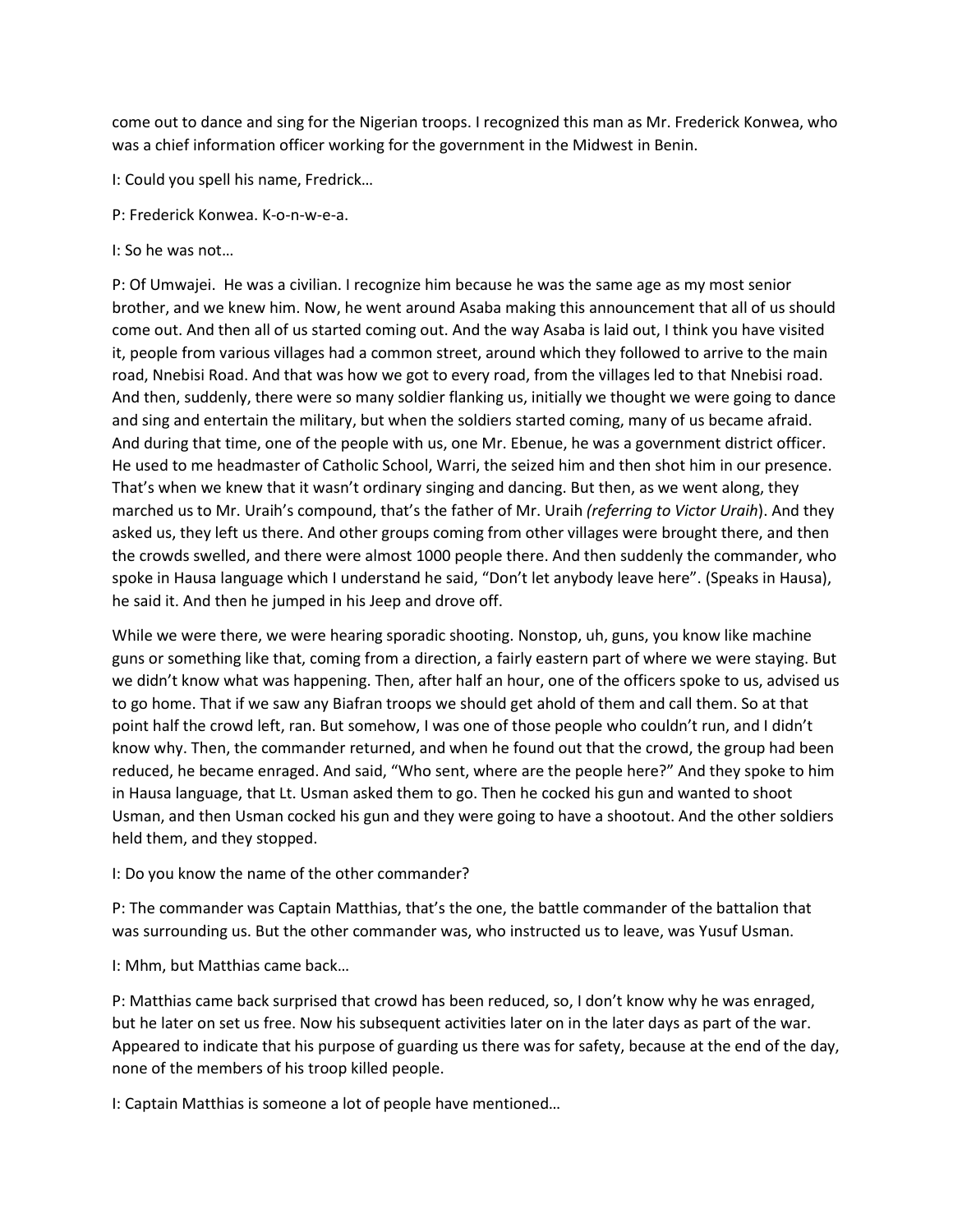#### P: Yes he is

I: You're saying at some point he was a commander who, um, so he gathered people together…

#### P: Yes

I: And you think he was trying to keep them safe from the other…

P: Well that's what, that's what I think now. Because when he returned he said to us that if we knew and saw what had happened in other parts of Asaba, we would count ourselves lucky, but we didn't know what he was talking about. It was when he set us free, and we all went home…some people went right into the bush. Then, we decided, my family, we decided to stay. Then the next day, which was a Sunday, the  $8<sup>th</sup>$ , some of Matthias' soldiers came to us and said they wanted help with the burial of a lot of people. So we didn't know, we thought they were people who were killed by stray bullets or anything. Myself and my two elder brothers, one of them was a college principal and one of them was a school headmaster. So we followed them. It was when they took us to Ogbe-Osawa, we were shocked to see corpses, there were about 1,000 people, corpses, lying on top of the other. People with various kinds of wounds, some with their eyes open, some with their mouths open, but they were all dead. And we were shivering, and we didn't know what to do. And in fact we were so stricken there that those soldiers probably might kill us there. But then they didn't. Then after a few minutes, I was hearing a voice, "Mr. Enemoh, Mr. Enemoh", which is my name. From one of the shrubs, the shrubs, around which people laid and all that.

So, I walked slowly when I got there, it was one Mr. Felix Hallim who was also a teacher in Warri. And we were all living together. We discovered that he had a gunshot on his head, a gunshot wound on his head, and in his leg, and he wasn't able to walk. So myself and my two brothers carried him to a nearby empty house. As soon as we laid him down there, wondering what to do next, the soldiers that brought us down there shouted at us to run. That there was a lorry-load of soldiers coming there, and that they were the very people who slaughtered, who massacred the people there. And if we were there they would kill us. So we ran, with the soldiers and disappeared. Whenever I came back, it took a few months before I realized that Mr. Halim who we rescued from that place, was taken by Red Cross to hospital.

I: So you witnessed, and this is very interesting, you witnessed Captain Matthias on two different occasions.

P: Yes, in fact on three different occasions if you allow me…after Asaba, I saw him again in Ibusa, about 8 miles from Asaba.

I: So the first time you saw him was…

P: Was when he came to our house when we were surrounded by soldiers, unstructured all of us civilians, and so we left, so we went back to our houses. The second time was the next day, the 7<sup>th</sup>, when they made this announcement, for us to come singing and dancing to welcome Nigerian troops, and our group were stopped in Mr. Uraih's compound, joined by other groups, while other groups from different parts of Asaba, went to different places and all that.

I: How many people were in that group?

P: We were about 800.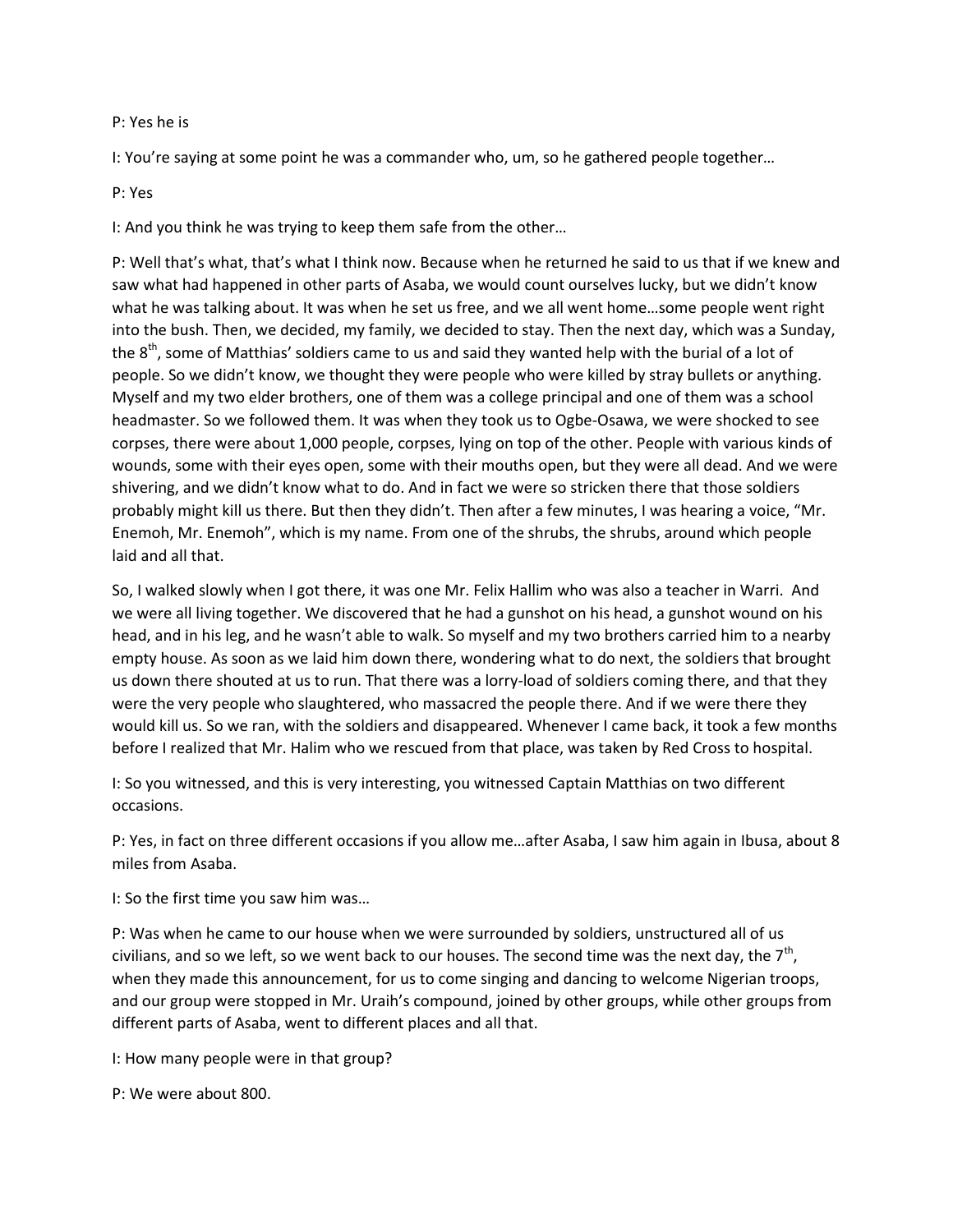I: I mean the group in Mr. Uraih's compound?

P: Yes, we were about 800, because people were coming from all locations.*.*

I: Do you know which battalion Matthias was in command of? Do you know which group, officially, what their…

P: Well there was confusion, first of all, we had never experienced seeing soldiers and so forth, and we didn't know their ranks, but it just so happened that Captain Matthias had appeared for us, he was there in the house, then two days later he was the one speaking to everybody keep quiet, so we realized he must be the commander. Then on subsequent days he was going around the villages and so forth. So we knew that he was in charge of the soldiers in that area. And that part of Asaba there wasn't much destruction or killing.

I: How did you find out his name?

P: I found out his name because he was coming to our uncles, everybody in the village, and he told us he was Captain Matthias. And the younger, junior soldiers were referring to him as Captain Matthias.

I: Do you know his full name at all? We've been trying to track him down…

P: He wore some tribal marks, which assured that he came from Tivi, probably the same tribe as Gen. Gowon. Yes, but on the Southern side of Ogoja province, where they usually have very very deep marks. And he looked very cruel in appearance, looked very, very scary, but his actions didn't support his appearance.

I: He didn't speak Hausa then?

P: Many of them from the north have adopted Hausa as their official language, and he spoke a little bit of English.

I: So, sorry, continue, so you said you saw him again after, could you tell us about that?

P: Well I saw him almost every day because he was coming, you see Isieke opens to the main street in Asaba, Ibusa road, the same as Umudaike, Umudaike is bisected by Asaba-Ibusa road, so if you go from Obonogo, if you enter from Nnebisi Road, the first two village you see Umudaike, on both sides. As you go further south, you get to Isieke, which is on your right. So we were so exposed, but we were surprised that Captain Matthias and his group didn't do what the others did.

I: Okay, if you'll continue talking, and then we'll get to the, when you met…

P: So after that Sunday, when we were taken to the Ogbe-Osawa place, where the massacre was, we were too scared to come out because we didn't know what was going to happen. We remained in Asaba until December, managing whatever we had, until December when we understood that Brig. Adebayo, who was a high ranking officer from Lagos, came to Asaba to see what happened. We also heard that he made an announcement that from what he saw in Asaba, it would take 125 years for Asaba to recover. I think he was published in one of the papers.

I: At that time? Published at that time?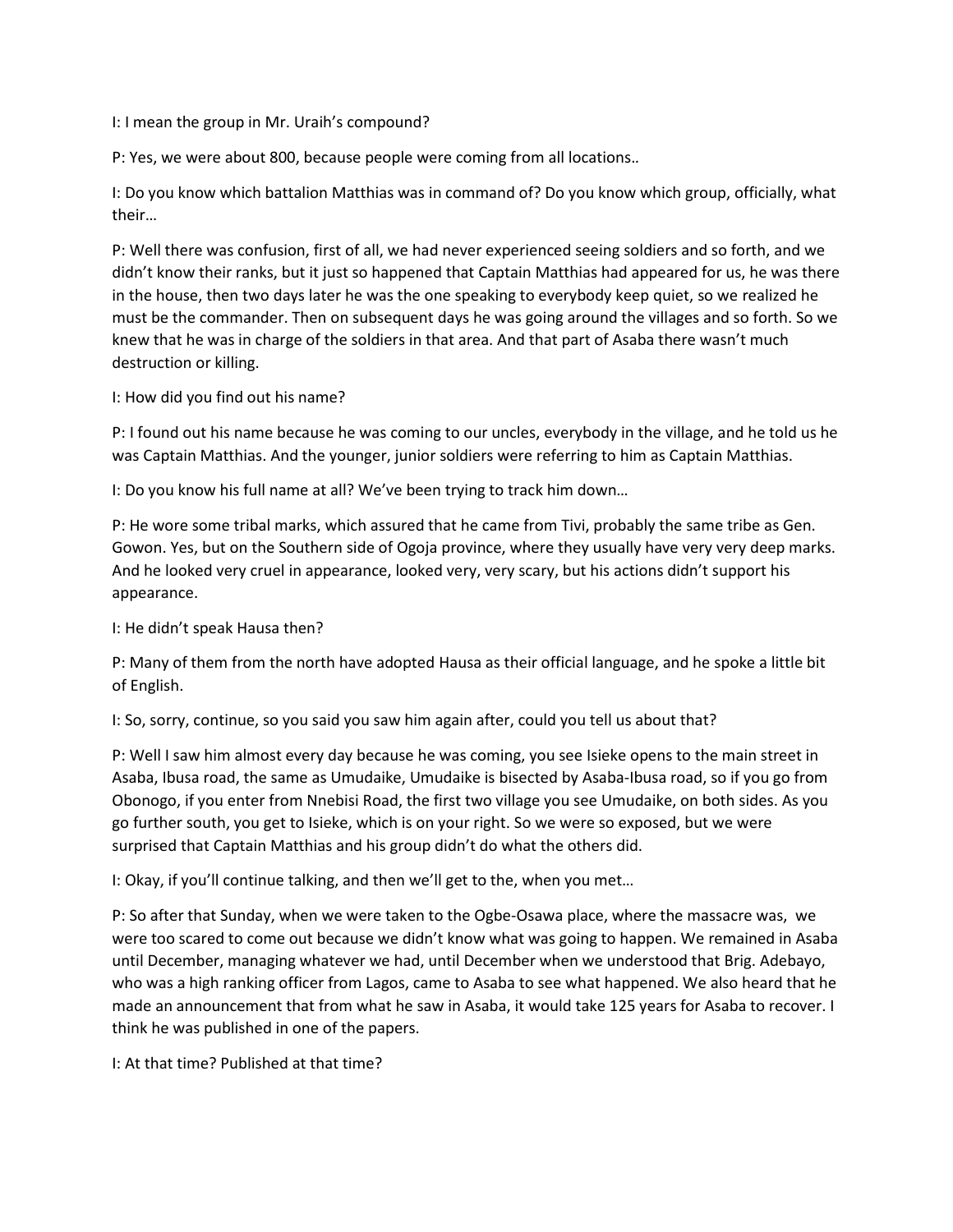P: Yes, at that time. What we had was from BBC radio, because that's the only way we could hear anything happening, even in Nigeria, and of course we were afraid, even to tune into the BBC radio, unless we were sure that there were no soldier around. We had some transistor radios, that's the only way we had of hearing news.

Then, in January, some of us who had no money, no more money, nothing, so we started…I wasn't a government worker, or a civil servant, I was a voluntary agency teacher, so I had to start looking for a job. I managed to go to Agbor, 44 miles from Asaba, and there I secured a teaching job, teaching in a Baptist mission, teaching the girls their secondary school.

My experience there again, even at Agbor, an Asaba man in Agbor, was trouble. In April, on April 16<sup>th</sup>, 1968, I was coming from the girls' school with two of my colleagues, it was examination time, I was a maths teacher, I had papers that I going to mark. And as we came to the main road, we were stopped by soldiers. They asked us, where are you coming from? We said, the girls' school. They said okay, what are your names? We told them our names. They asked, what are the names of your villages? My other two colleagues were from Agbor, so they mentioned their villages. And I hesitated, they said I should tell them my village. I got quiet, I said well, I am from Asaba, they said in that case you stop there. They asked the others to go. It was in a public field, very close to the Agbor general hospital, where the Nigerian soldiers made their HQ. So they stood me in the field there, before an officer, and the officer was looking at me. I was terrified. And then there were other soldiers around me, so I said please officer, you are a very kind man. A few days ago you bought us some drinks. And the soldiers standing next to me just gave me a slap. Said shut up, who's drinking with you. So I said please sir, I didn't drink with you, you gave us some drink. And they gave me another slap. Then the officer looked at me, looked at me, and I don't know what came through his mind but he said, go. So as I started out, I had seen people being asked to leave, and then they got shot, so I didn't know, I wasn't alive, as I was walking backward, backward downhill, I got to the main road. And then a taxi driver said, enter. I said I have no money, he said enter, enter. And I became more afraid, I didn't know if he was a soldier, or anything. However, he said, enter. So I entered. He said to me, those two people who slapped you only joined the army last month. They are natives of this place. You are teaching our children, you carry no gun. So where do you want to go, I said, I don't know. If you drop me anywhere, where can be safe? So he dropped me somewhere, and I managed to walk home.

I: Wow, that's very…so you went back to Agbor at that point, yes.

P: I'm sorry.

I: No, it's difficult to relive these things, I'm sure.

P: I was humiliated.

I: But you have survived, and that was…

P: It was terrible.

I: What were conditions like in Asaba, after…you describe you saw the bodies and they were buried and so forth, what was the state of the town at the time?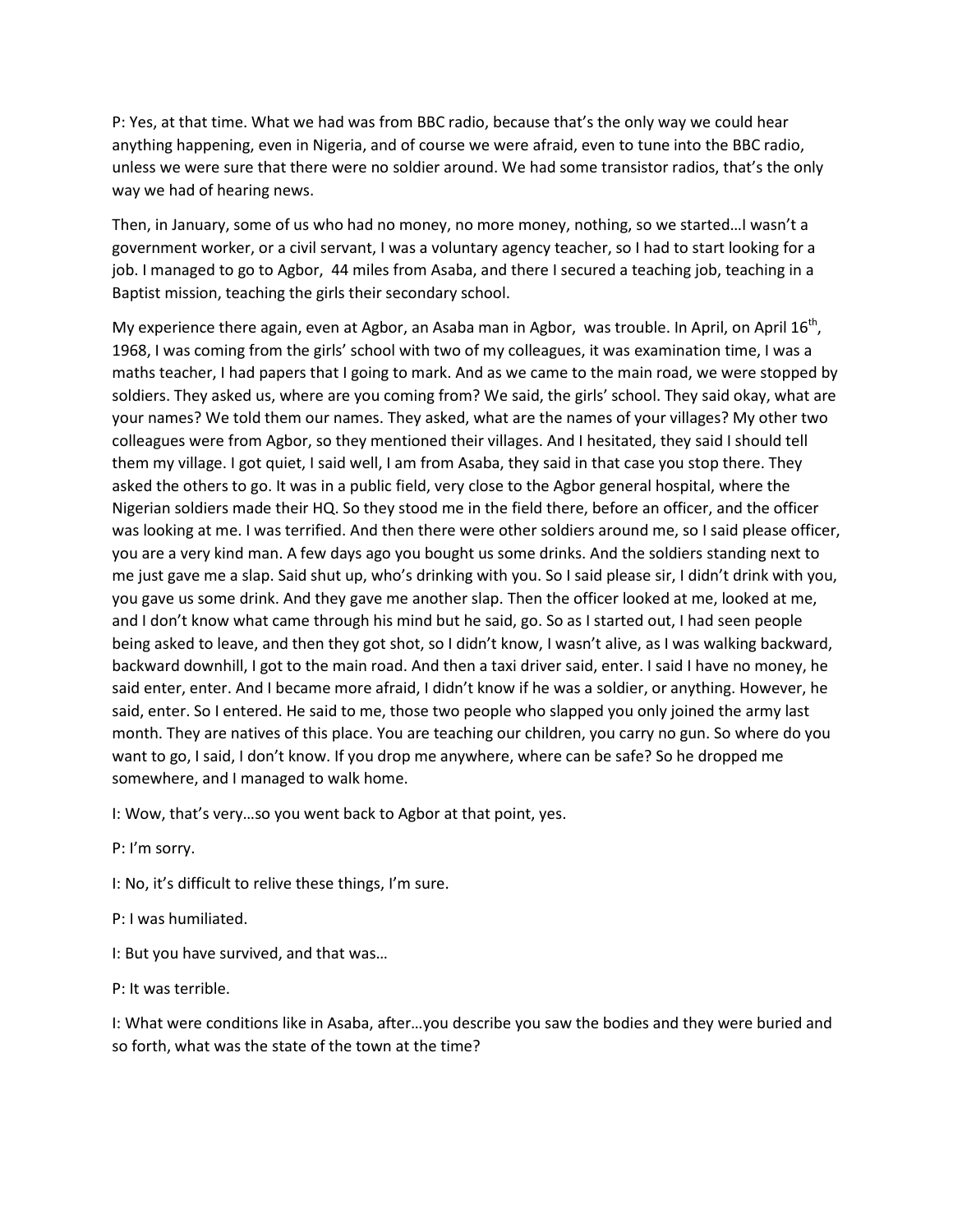P: It was terrible. Everybody was so scared. When we went to some other parts of Asaba, I witnessed young girls being dragged away by soldiers. We couldn't say anything. Some women were raped in the presence of their husbands.

I: Did you see anything happen like that directly?

P: I knew some little boys of 11, who were dragged and shot. There was a man, a blind man, his son was late Professor Bubah. When they decided to take all of us to SPC, the barracks within Asaba, this man couldn't see. They shot him.

I: do you know, you mentioned Lieutenant Usman and Matthias. Do you know who was in charge of the soldiers who did kill everybody at Ogbe-Osawa.

P: Well, the soldiers under Captain Matthias became a little bit more friendly. Those soldiers were under Colonel Murtala Mohammed, but we later on learned that all the soldiers that came to Asaba were under Murtala Mohammed, so we didn't know who was in charge of it. But all we knew was that Mr. Konwea, who I mentioned, who was the information officer, must have been ordered by Nigerian soldiers, particularly those of Midwest origin, who knew that he was information officer, to go and convince Asaba people to come out, because they probably thought that the people left in their houses, as many had fled, were too few to be worth their killing. So by asking him, forcing him, to make all this announcement to the whole of Asaba, and everyone who saw that it was our own man that was asking us to come, he was genuine.

I: We heard also that people used a gong to call people out, so…

P: Yes. That's our traditional…and everybody thought, we are a very peace loving people. Most of the time people dance, sing. I can't remember, you know, I was 39 years old when all these things were happening, so I wasn't a little boy. I had never seen any Asaba man with a dagger or with a gun, anything, not to my knowledge.

I: You were at that time, a married man with children?

P: Yes I was a married man, I had two children, 11 and 13.

I: And they were all, nothing happened to them?

P: Well, nothing happened to them, fortunately. The one that was 11 gained admission into federal government college, Warri, and because of the war, we all came home. So I had to ask for a military escort to take him back to Warri, and Captain Matthias helped to provide the escort.

I: And what point was that? Was this shortly after…

P: This was in January.

I: In January. So Captain Matthias was still there all the way through to…

P: Yes he was still there.

I: So you stayed in Asaba in January and February?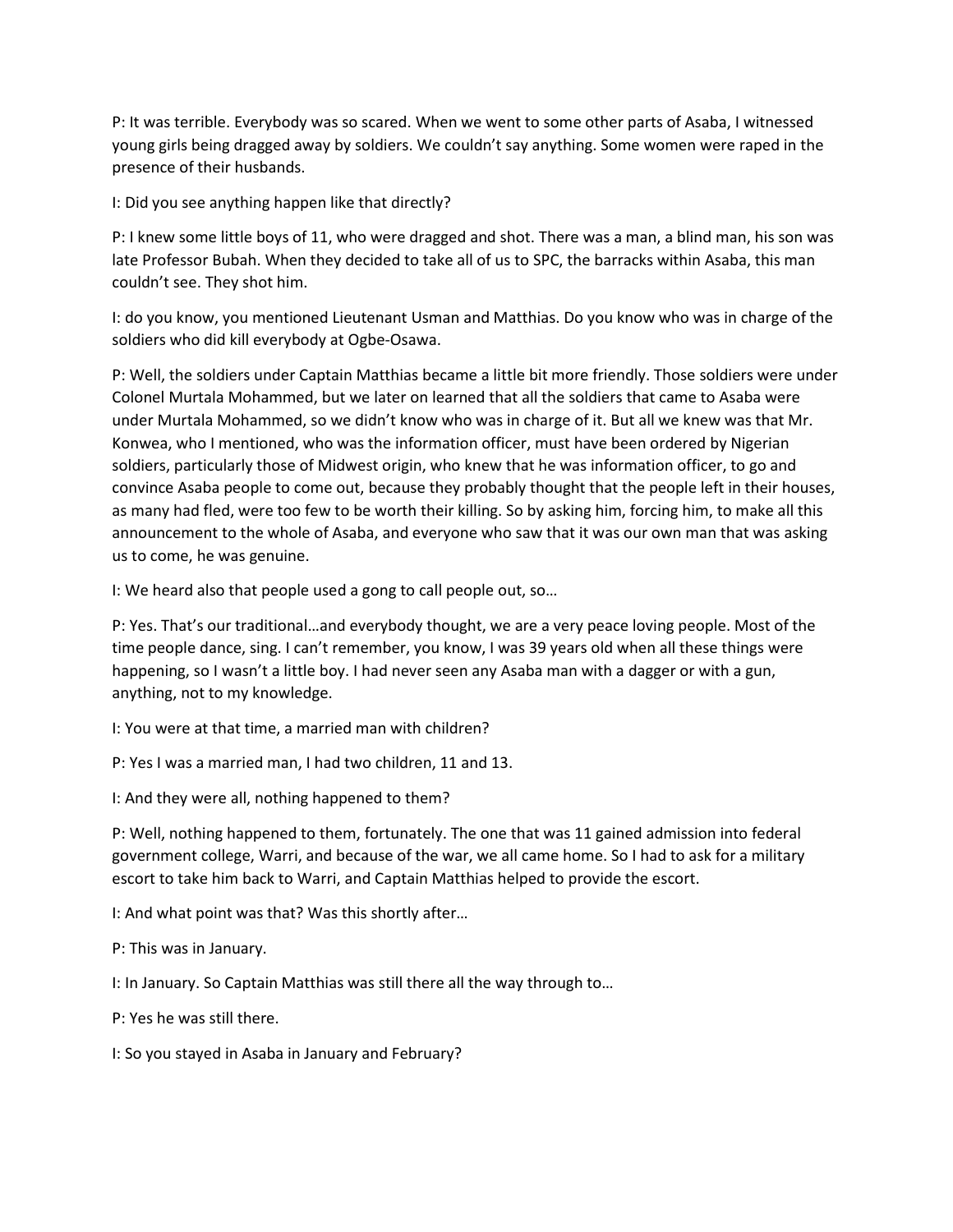P: I stayed in Asaba in January and February. It was February that I left in search of a job because there weren't any.

I: So, in fact, you must have been one of the few men in Asaba.

P: Yes, I was. There weren't many men around.

I: And the fact that you were able to stay – do you think that was because of the protection of someone or?

P: Well, again, speaking about Captain Matthias' group, the soldiers became much more friendly and sometimes asked us if we had anything to eat. On one occasion, some of his soldiers escorted us to Agbor, 44 miles away. They provided a lorry, which we used to buy provisions like rice, garri, and so forth. So a couple of women went with me and one other young man to Agbor to buy foodstuff.

I: Was movement quite controlled around Asaba?

P: It was very controlled.

I: So people had to get permission to get out…

P: It was very difficult to get the permission. People were too scared, and many of the soldiers weren't, didn't stop…there was no kind of boundary. Some soldiers from any other part of Asaba could come in and ransack houses, looted, took whatever they wanted. And then some other soldiers with Captain Matthias would say, no, people who do this aren't from our group.

I: So some of the other soldiers were very undisciplined.

P: They were undisciplined, aggressive and intimidating.

P: [Participant's phone rings]

I: So you were there until February. We've heard there were also some aid groups and maybe some Americans or others with food supplies. Did that happen then, or was that later, probably?

P: I didn't know about that. What I know is that even the day of the massacre, one Miss Backhouse, I don't know if you've heard her name, she was the principal of the Asaba girls' grammar school, Church of England missionary. She worked with the Red Cross. I saw her on the 8<sup>th</sup>. But then, after a few weeks, we didn't see her again. We understood that she went back to England. But when she returned, many of us who had relied on her and all that, she appeared to be singing a different tune. What I mean is, she started dismissing events that happened in her presence. Then we started wondering what had gone wrong. So my view of it is that probably she was adopting a kind of British government view, to play down the whole things that happened.

I: So, she was denying that people had been killed?

P: Yeah! She was denying that there wasn't such a general massacre or something like that.

I: Well certainly, the British government did not want people to know about it.

P: And many of us used to go to her to ask for help or things like that, then once she started showing lack of interest, we withdrew.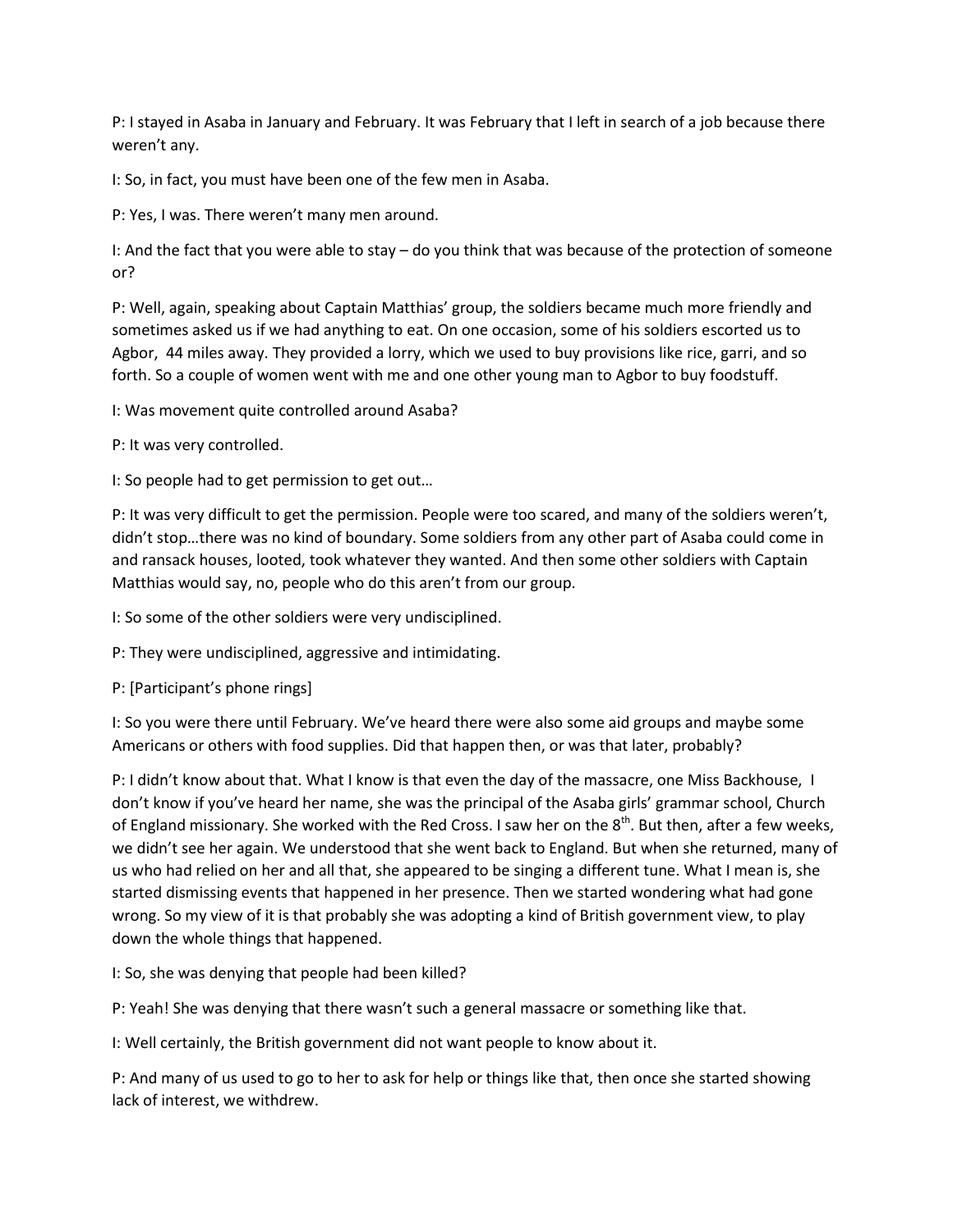I: Would you be able to estimate at all how many people you think died in those few days?

P: When we went to Ogbe-Osawa square, the size of the corpses, and the area covered would suggest about a thousand people were massacred. I recognized some of them, like Pa D. Mordi, he was somebody who also wore a palm beach, gray palm beach suit. He was about 80 or 85 years old. And then I recognized some red cap chiefs from my mother's village. It seems to me that so many people that were killed, they were in clusters of related people. There was Dr. Akule, and the corpse was lying next to his father and his brother and so forth. So, again, showing people coming from same families and villages together and all that and they were shepherded to that place.

I: I don't mean to keep returning to Matthias, but it's particularly interesting because of the influence that he seemed to have. When was the last time that you saw him?

P: I saw him in April, when I was at Agbor. After that incident with the soldiers with me then some of us, particularly the younger ones under 40 or so, started thinking that we should send a delegation to Lt. Col Alli, who was then in charge of all the soldiers in Asaba when they put all the people at SPC. And I was one of the 3 delegates, nominated by the Asaba people to go. [Phone rings]

So, myself, one Mr. Okonko, and one Miss [name unclear]. Her father was a retired Chief Inspector of Police, and she was anxious to go and find out what was happening to her father. So the three of us went on that day. At the petrol station when we went to fuel our car, we saw another group of delegates. This time it was Ibusa people. One of them was a barrister, Adigwe, followed by chief registrar of the high court, Mr. Odume, and another lady. So we decided to form a combined delegate, and one of us suggested that Mr. Odume, being oldest among us, and being a high ranking officer in the civil service, should be the spokesman among us. Because, they thought the soldiers would be impatient if all of us started speaking at the same time. And because it was a combined delegation, it was decided that I should be his assistant. If he forgot something, I should mention it.

We asked the high court judge from Asaba to give us an introductory letter to the Colonel, which he wrote, and as we arrived at Asaba, we presented that letter to the Colonel.

### I: Colonel Alli

P: Colonel Alli. He said, what do you want? We want an opportunity to speak to our people, who are in SPC. So that they will cooperate with the Nigerian Army. So he jumped into his jeep and we all drove there. When we got there, I was asked to speak but I had to speak in English and the person who interpreted, who translated what I was saying was my old headteacher, Mr. Obuno. And so we said we came here, to plead with you people to cooperate with the Nigerian soldiers. If you see any Biafran don't hide them, all that all that. We tried to placate them. I was shocked to see them hand over some collection money that they had collected there, and that was handed over to Colonel Alli, toward the war effort, and he took it and put it in his car and said, that's very good.

So we left there. Because it was a combined delegation we decided to follow Ibusa people to Ibusa, 8 miles away. So Colonel Alli provided an escort, and we drove to Ibusa. When we got there, I saw that Captain Matthias was in charge there, so we reported to him what we had come to do, that we wanted to speak to the Ibusa people. We discovered that many of them had fled into the forest, but the people that were left were gathered and put in some buildings. So Captain Matthias asked them to open those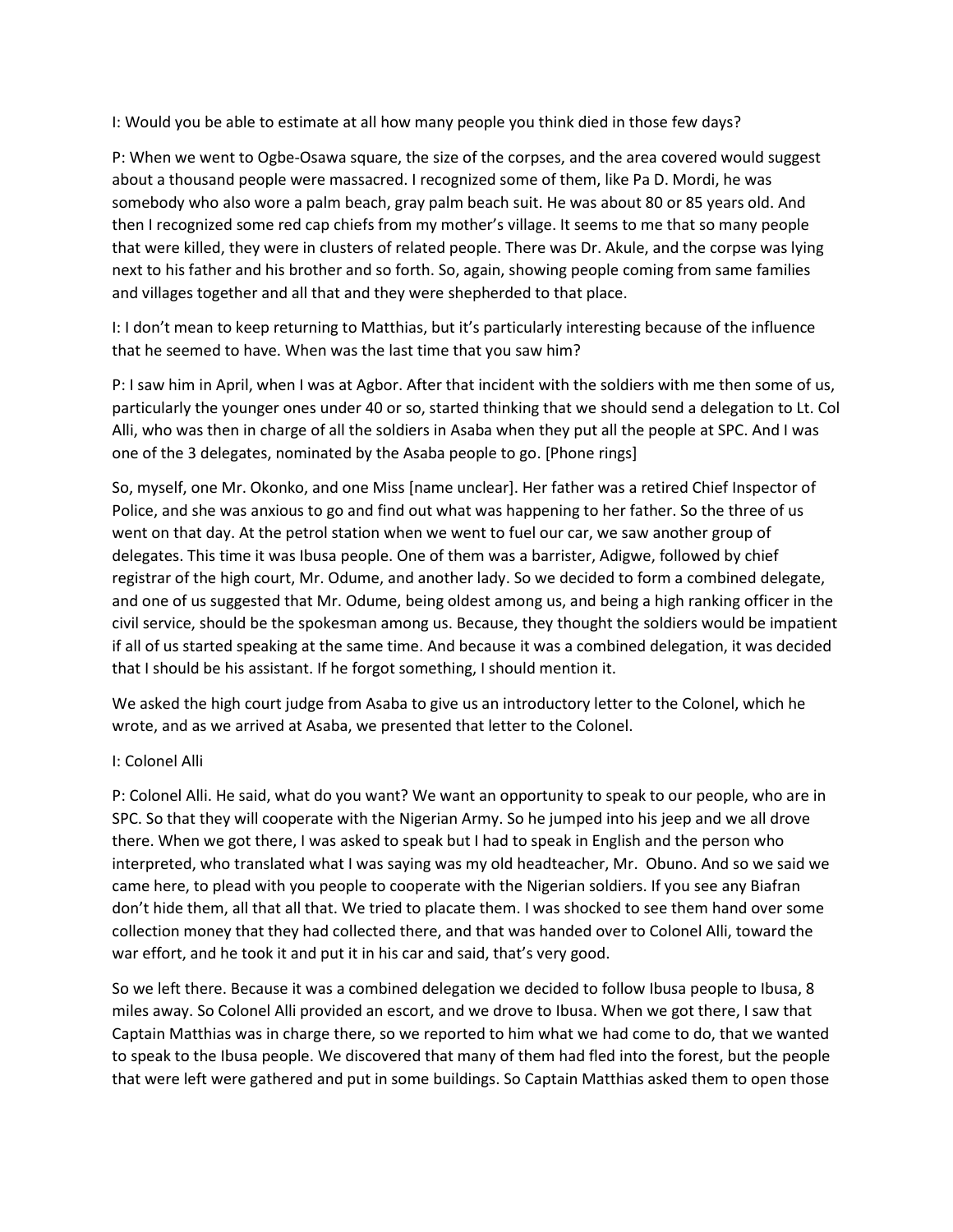buildings and those people came out. When they came out, you need to see their faces, they were scared, but when they saw that we were civilians, they appeared to be relaxed.

And just before we spoke to them, two soldiers came to Captain Matthias and whispered something to him, and he changed his mind and he said, lock those people up, and he asked us to follow him, and we didn't know where we were going. As we followed him we arrived and an old house, and he said you see? There were women here detained by soldiers, elderly women. He said these people have come from the forest and that they're the people bringing Biafrans. When I looked at the women, they plucked some leaves and they were rubbing it on their hands. This is a ceremony after burial, there are leaves that are used for cleansing. So I said to him, sir, can I explain what these people are using? Maybe they buried somebody. And it turned out they just buried the oldest man in the town, whose son happened to be one of our delegates. Barrister Adigwe, he has since become a judge of the high court. These women were coming in at night, the old man was ill, they must have been coming in at night to check on him, then they discovered he died. There were no men to bury him, so these women came to bury him. I said please sir, if you detain these women, or do anything to them then you say you are asking people from the bush to come out and so forth. If you let them go back, they can be your messengers, they will tell those people that everything is okay, they are safe. And they will be coming home. He said, you think so, I said, yes. So he set them free. I was touched. So we went back to speak to the women, mostly women and children. That was the last experience I had with Captain Matthias.

I: Do you have any idea what became of him?

P: Where he came from?

I: No, what happened to him after…

P: No. Well, the last time I came to Asaba was December 1968. Most of the soldiers had gone and they had put new soldiers and so forth. I didn't hear anything about Captain Matthias, whether he was killed…I don't think he was killed because when the war ended people said they still saw him.

I: Well, in Ibusa a lot of people had been killed earlier, hadn't they?

P: Yes.

I: So, is there anything else that you think we should know about that we haven't talked about?

P: Um, yes, quite a few of our people in government, in civil service, high ranking officials who were particularly targeted. One was George Nwajei, he used to be a public service commissioner, in Benin City, and he was the eldest son of all the Nwajeis. He used to drive a Mercedes. In those days, not many people had cars, so quite a few people who had cars, people almost knew. The soldiers came to him and said, is this your car, he said yes. They said give us the key. He went to his house, big family house, took the keys and gave to them. They took his keys and then shot him as he was going back to the house.

Another was Mr. Augustine Egbuwe, from Umuonaje. They did the same thing to him.

I: They did the same thing to him, they took his car and shot him.

P: Yes. They did the same thing to him. And there was one Chuks Momoh, of Umuezei, almost opposite the old high court in Asaba, he went to the ceiling when the soldiers came, I think he had two wives. But when he heard the soldiers try to rape his wife, he tried to come down, they shot him.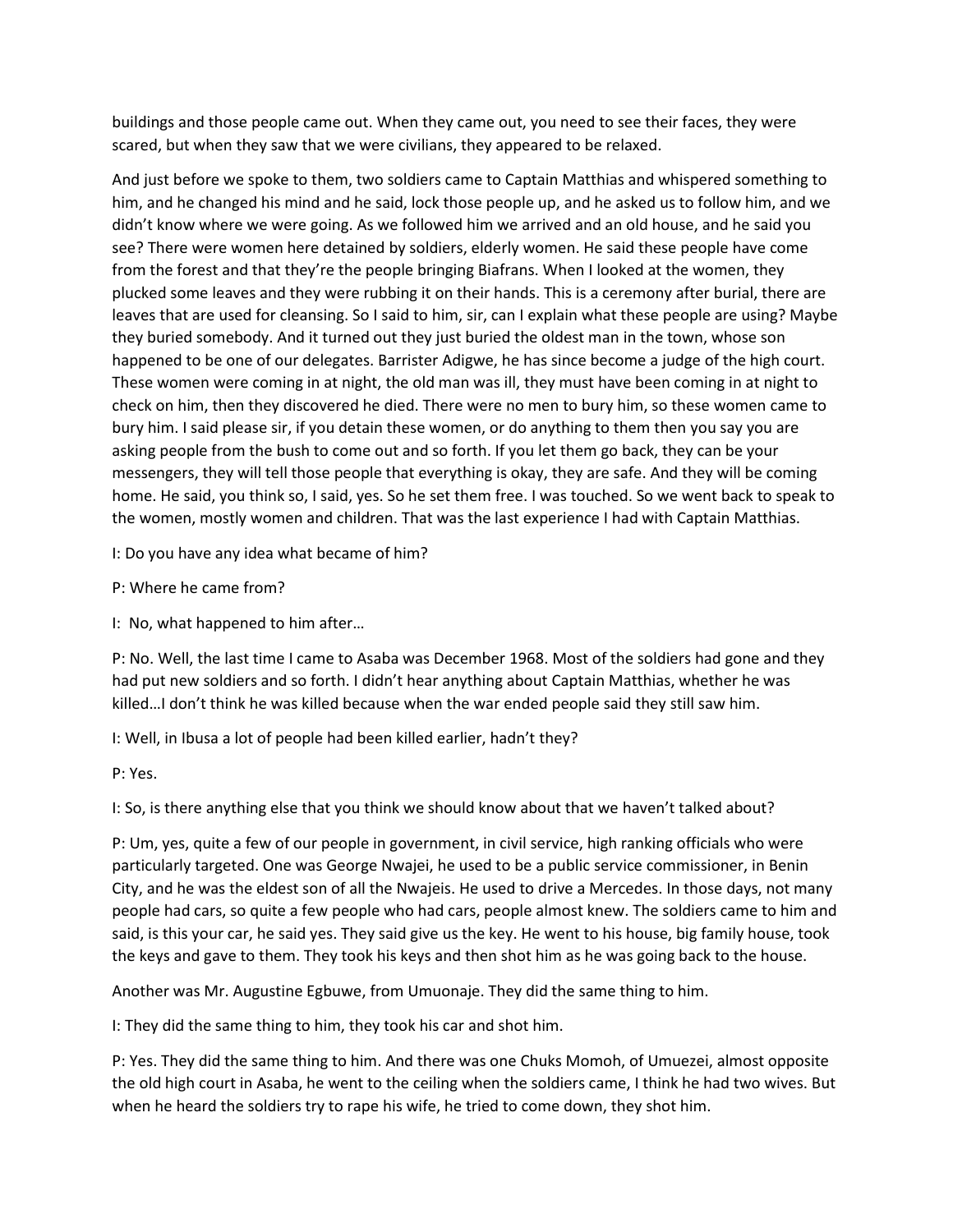I: The Colonel Alli, was that Colonel Chris Alli?

P: I don't know his first name. This one was from Ogoja. He was quite, about 50 years old at that time.

I: We try to get an idea of some of the actual officers who were there, and I've heard of a Godwin Ally and a Chris Alli and I wasn't sure…

P: There were two Allis that I knew. One, who later married an Asaba young lady. Then you have this Colonel Ally who was in charge of the whole soldiers. It's likely that Chris is the one who married an Asaba… *[Confirmed: Godwin Ally is the one referred to by Dr. Enenmoh. Chris Alli is the other, who did marry a local woman]*

I: I think he was, yeah. Are there any other on the Nigerian side that you knew?

P: Yes. Captain Shaibu, who was also the same rank with Captain Matthias, they were all in the same area. You had Lt. Yusuf Usman, the one that wanted to fight with Captain Matthias, the one that asked people to leave.

I: Do you think he wanted people to leave to escape, or do you think he wanted them to go with the other people to be killed?

P: No, he was unequivocal, he simply said, go home. Cooperate with the Nigerian army, if you see any Biafran, call us, we'll kill them.

I think it was an instance when a young lady, at the time that the Nigerian soldiers arrived in Asaba, there were quite a few young ladies who had become familiar with the soldiers, I don't know how. And one of them at one particular instance was showing Lt. Yusuf Usman some people who she wanted to be set free or something like that. And the man thought, I might as well ask people to leave. So all in all, I think he intended that people should go.

I: You mentioned a couple of times that there were women who were raped or girls. Were there a lot of women who were assaulted or abducted?

P: Yeah, well there were a lot of women but we were helpless. We ourselves were afraid for our lives. Some of us saw soldiers dragging women and we couldn't say anything because we were too scared we would be killed. Again, mentioning Captain Matthias, when some women, because there were few of us men around. Some women would come to say well, they have taken my daughter and things like that. One particular instance was to do with one girl, her father was was Okonkwo, of Umuaji, you know Lawrence Okonkwo, one of his daughters.Her mother came to our village and said he daughter was taken. At that time, Captain Matthias was around and I said sir, so he followed me with some soldiers, he went and rescued the girl. And then took the girl to his headquarters and said stay here. I understand later that a major, a Nigerian major came there and requested that that girl should come with him, and so Captain Matthias couldn't help it because he was his superior officer. And this particular major went to SPC, a Benin young man before he joined the army. So in all the things they did, there's an element of kind of people who knew Asaba very well, or who had some grudge or something. And they all planned this and incited…the average Northerner, the average Hausa man, is usually very straightforward. But if you come and tell him that this thing is blue he's going to believe you. He will pursue that unless he sees otherwise. So the massacre at Asaba must have been orchestrated by the input of some Midwestern people who were non-Igbos.